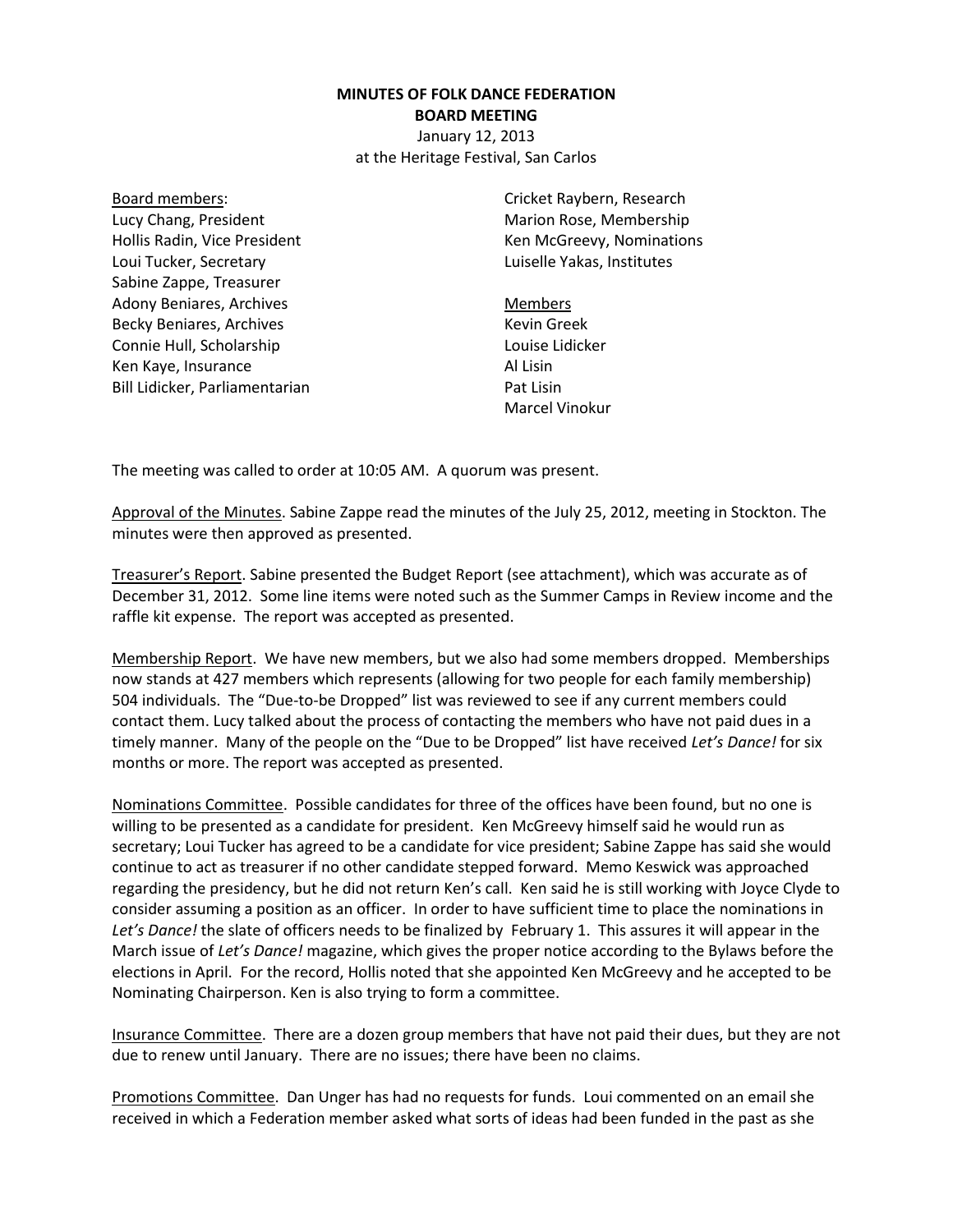might be interested in presenting an idea in the future. Monthly notices have appeared in *Let's Dance!*  making readers aware of financial support from both the Promotion Fund and Scholarship Fund.

New Dancers Festival (NDF). April 28 has been set for the New Dancers Festival in San Francisco, in conjunction with the Blossom Festival. Of the NDFs presented in the last year or so, the Livermore/Pleasanton NDF was clearly the most successful. Before that event, the local dancers had been considering closing their small class due to dwindling attendance and now they have over 30 people attending most nights. One thing the Livermore/Pleasanton organizers did that appeared to have contributed to the good result was they had both a news article in the local paper and they produced an advertising poster and blanketed their downtown businesses, especially the restaurants, with the posters.

Scholarship Committee. Connie Hull had asked Bill Lidicker to look at the Federation bylaws to see if a student membership at a lower cost could be created without actually amending the Bylaws. Bill reported we could do it by creating a subcategory of the general membership. A motion was made by Bill Lidicker to "Establish a subcategory under the Individual Membership category for students, as defined in Article III, Section IV." The motion passed. Connie suggested a membership fee of \$20-\$25. A student would be defined as someone under 26 years of age, not under a parent's membership, at least a half-time student at an accredited institution." With these parameters established, Connie will work on final language and present it at a future Board meeting.

Officers Ball Report. All receipts were presented. The Ball made a profit of \$392.93. There were 75 dancers at the workshop and 86 dancers at the party.

Flash Mob. The objective of a flash mob is to create and videotape an event that will showcase folk dancing that we can get to go viral. Laura Douglass is the chair of this ad hoc committee, and she was not present. She will attend the upcoming meeting at the Festival of the Oaks and we can focus on the flash mob idea then. The first step is to determine a venue such as an airport or a shopping mall. We must obtain permission and insurance may have to be provided as well.

Vice President's Report: We have been focusing on print media, posters and flyers. These are fine to put up in coffee shops, restaurants, dance studios, dance classes, and have been particularly effective prior to New Dancer Festivals. We should also make use of any websites that would allow the posting of events and classes on their online calendars. Radio stations at colleges are another possible source for advertising. It might be useful to look at the existing calendar of events for community colleges and universities and investigate tagging onto an existing event such as a world dance concert. We also need to create a Facebook presence. After some discussion, it was decided that Hollis, Ken McGreevy, Cricket Raybern and Kevin Greek will form an ad hoc committee to plan, establish, set up a Facebook account on behalf of the Federation. The Board will review and approve the contents before advertising on Facebook.

Maypole Festival Idea. Nancy Kaye was working on the concept of creating a Maypole Festival and had one of her old videos of a maypole festival edited to present to schools. She made a proposal to one school and they intended to follow through, but the principal became ill and the project was put on hold. It was suggested that Nancy contact Barbara Frevert because Barbara works at a school that might be a possible venue. Another possibility was coordinating with Chang's to do a maypole in conjunction with their Family Day in the Park. It costs \$25 to rent a picnic area at Golden Gate Park and it can be a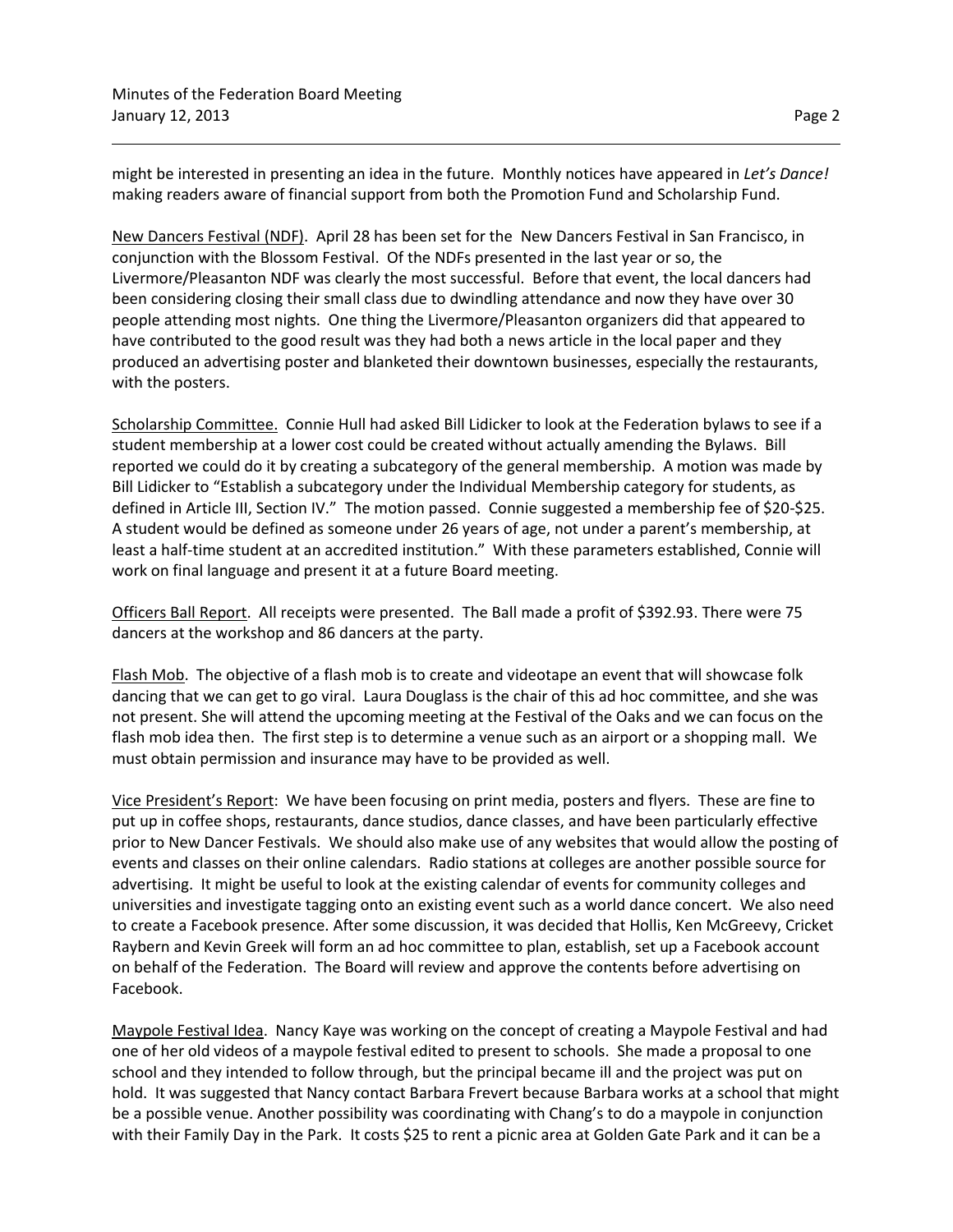very public place. Cricket suggested using the Maypole Festival to create a flash mob by carrying the pole through the park with much merriment, set it up, and dance. People along the way would follow the parade to see what happened! It was decided that Cricket, Luiselle, and Nancy (and Barbara if she is willing) should work together on the Maypole idea for some time this spring. It was suggested that they keep Laura in the loop if a flash mob would be possible.

Board Meetings. Lucy receives emails from Board members asking when the next Board meeting is scheduled. The next Board meeting is noted at the end of the previous minutes, and Loui can make sure it also gets put on the Federation's online calendars. There will be a Board meeting at the Festival of the Oaks, but several Board members will be absent. Loui has indicated she cannot attend and neither can Adony because the Stockton Board is meeting on the same day. Sabine, the current Stockton Registrar, may also need to attend the Stockton Board meeting. Because Loui cannot attend, Ken McGreevy offered to act as secretary for the meeting. Sabine will submit her written Treasurer's report in advance.

The Couples Festival. Lucy has been planning a workshop/festival to focus on couples dancing. The idea is not just to teach a selection of specific couple dances, but to use a few selected dances to work on partnering techniques. Lucy has arranged for the use of the hall at St. Bede's Church in Menlo Park from 11:00 AM to 11:00 PM on Saturday, June 8. The workshop will be called "It Takes Two." Lucy has lined up Richard Powers and Todd Wagner, with their respective partners, as teachers. Discussions are underway with both teachers on what types of dance. Lucy asked for ideas from the Board on what types of dances, pricing, structure for the day. Lucy also asked for volunteers to help with the day. Richard Powers is discussing using the cross-step waltz and/or rotary waltz. The tango is also very popular. Todd Wagner intends to use Mezőségi, the most familiar Hungarian dance, to teach the basics. It was noted that Richard Powers will be big draw as he is a very popular and well-known teacher.

Some specific ideas to include during teaching were made:

- $\checkmark$  Include some non-turning steps for the woman.
- Include tips for women who switch back and forth between leader and follower.
- $\checkmark$  Have both men and women switch places so that each can experience being leader/follower.
- $\checkmark$  Teach a pivot step and buzz step.
- $\checkmark$  Stress that it is important to carry your own weight and not over-lean on partner.
- $\checkmark$  Leaders should be cautioned about being rough, jerking the arm of the follower.
- $\checkmark$  Include salsa moves.
- $\checkmark$  Include West Coast Swing moves.

Al Lisin expressed concern about how this will be publicized in order to make it appealing and exciting. It was also suggested that we advertise to the ballroom dance community with input from Laura Douglass, Luiselle Yakas, and other dancers as appropriate.

Lucy also described some possibilities for the evening party which will be mostly but not exclusively couples dances. There may be a few popular non-partner dances thrown in as well such as Chef or Adama V'Shamayim or a fast Kopanica. There will be some dances with a two-minute teaching sprinkled so that everyone can participate. Loui has been asked to call a contra or two.

Lucy would like for Board members to attend for free, but Board members would still need to officially sign up to maintain the balance of leaders and followers and help in some fashion (registration table,